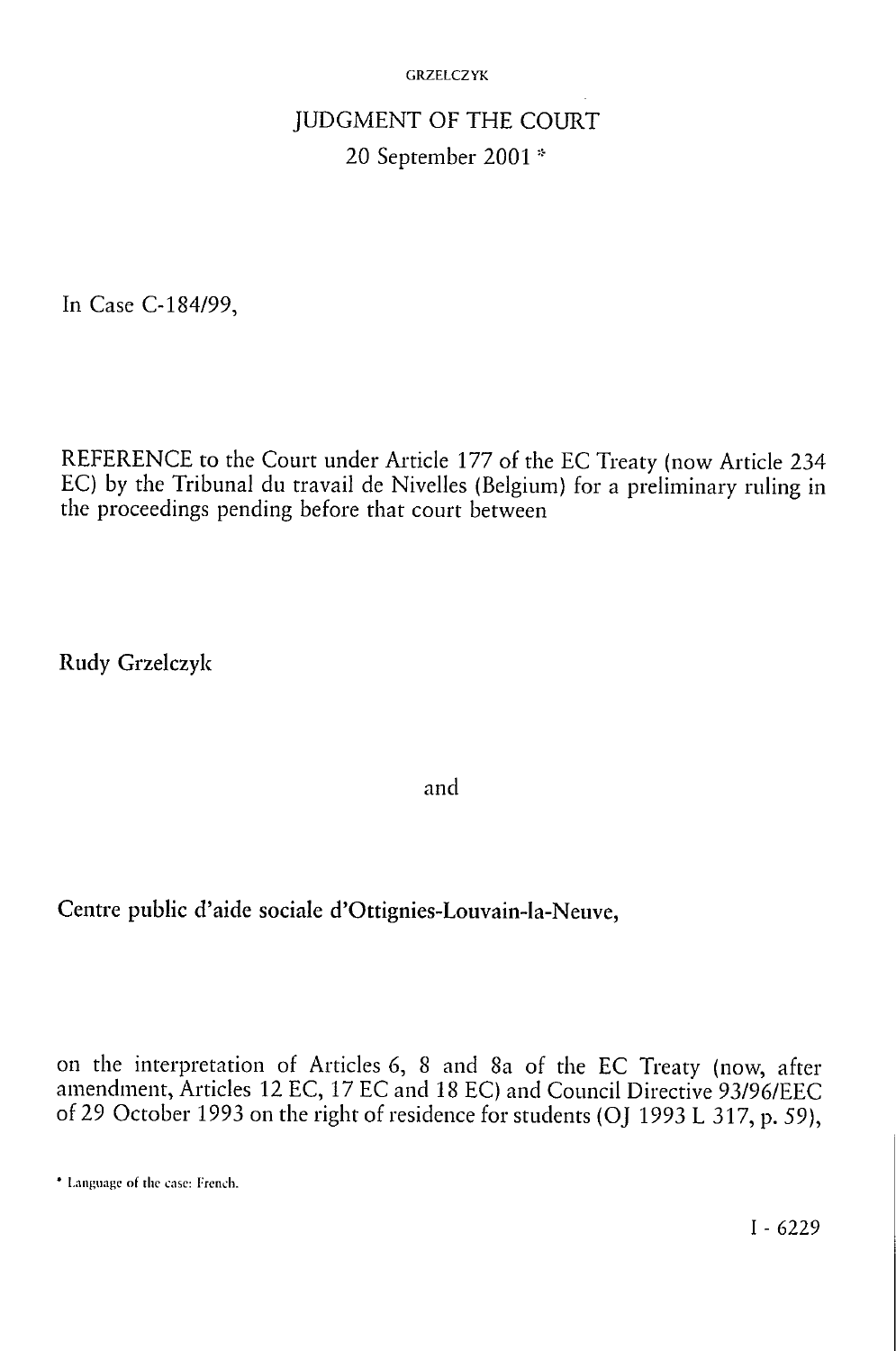### THE COURT,

composed of: G.C. Rodríguez Iglesias, President, C. Gulmann, M. Wathelet and V. Skouris (Presidents of Chambers), D.A.O. Edward (Rapporteur), P. Jann, L. Sevón, R. Schintgen and F. Macken, Judges,

Advocate General: S. Alber,

Registrar: D. Louterman-Hubeau, Head of Division,

after considering the written observations submitted on behalf of:

- the Centre public d'aide sociale d'Ottignies-Louvain-la-Neuve, by B. Liétar, avocat,
- the Belgian Government, by A. Snoecx, acting as Agent, C. Doutrelepont and M. Uyttendaele, avocats,
- the Danish Government, by J. Molde, acting as Agent,
- the French Government, by K. Rispal-Bellanger and C. Bergeot, acting as Agents,
- the Portuguese Government, by L. Fernandes and A.C. Pedroso, acting as Agents,
- the United Kingdom Government, by R. Magrill, acting as Agent, P. Sales and J. Coppel, Barristers,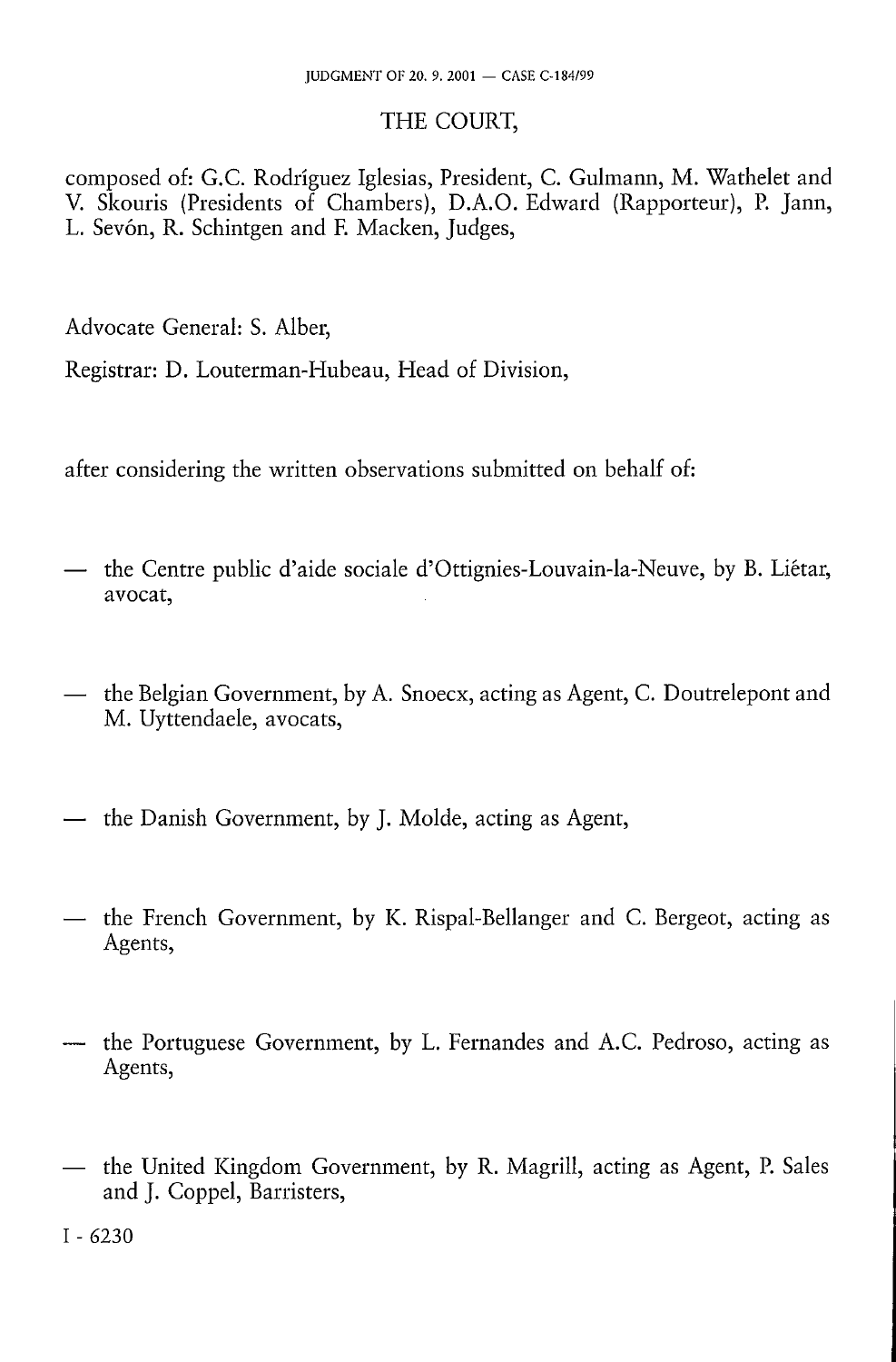- the Council of the European Union, by E. Karlsson and F. Anton, acting as Agents,
- the Commission of the European Communities, by P. van Nuffel, acting as Agent,

having regard to the Report for the Hearing,

after hearing the oral observations of the Belgian Government, represented by C. Doutrelepont, of the French Government, represented by C. Bergeot, of the United Kingdom Government, represented by K. Parker QC, of the Council, represented by E. Karlsson, and of the Commission, represented by M. Wolfcarius and D. Martin, acting as Agents, at the hearing on 20 June 2000,

after hearing the Opinion of the Advocate General at the sitting on 28 September 2000,

gives the following

### Judgment

1 By judgment of 7 May 1999, received at the Court on 19 May 1999, the Tribunal du travail de Nivelles (Industrial Tribunal, Nivelles) referred to the Court for a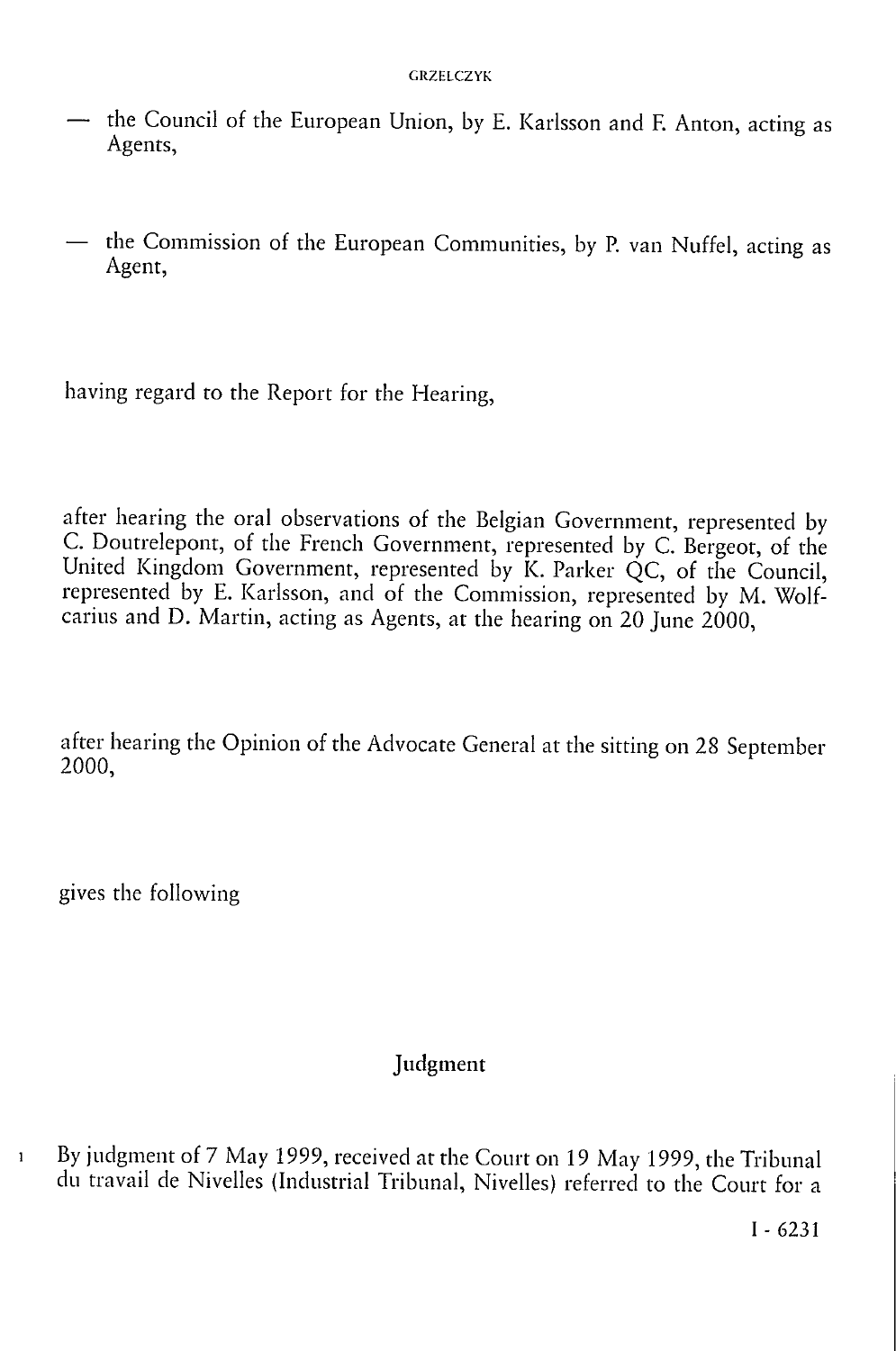preliminary ruling under Article 234 EC two questions on the interpretation of Articles 6, 8 and 8a of the EC Treaty (now, after amendment, Articles 12 EC, 17 EC and 18 EC) and Council Directive 93/96/EEC of 29 October 1993 on the right of residence for students (OJ 1993 L 317, p. 59).

2 Those questions were raised in proceedings between Mr Rudy Grzelczyk and the Centre public d'aide sociale d'Ottignies-Louvain-la-Neuve (Public Social Assistance Centre for Ottignies-Louvain-la-Neuve, hereinafter 'the CPAS') concerning the CPAS's decision to stop payment of the 'minimex', the minimum subsistence allowance (hereinafter referred to as 'the minimex').

# Relevant Community legislation

3 The first paragraph of Article 6 of the Treaty provides:

'Within the scope of application of this Treaty, and without prejudice to any special provisions contained therein, any discrimination on grounds of nationality shall be prohibited.'

- Article 8 of the Treaty provides:
	- '1. Citizenship of the Union is hereby established.
	- I 6232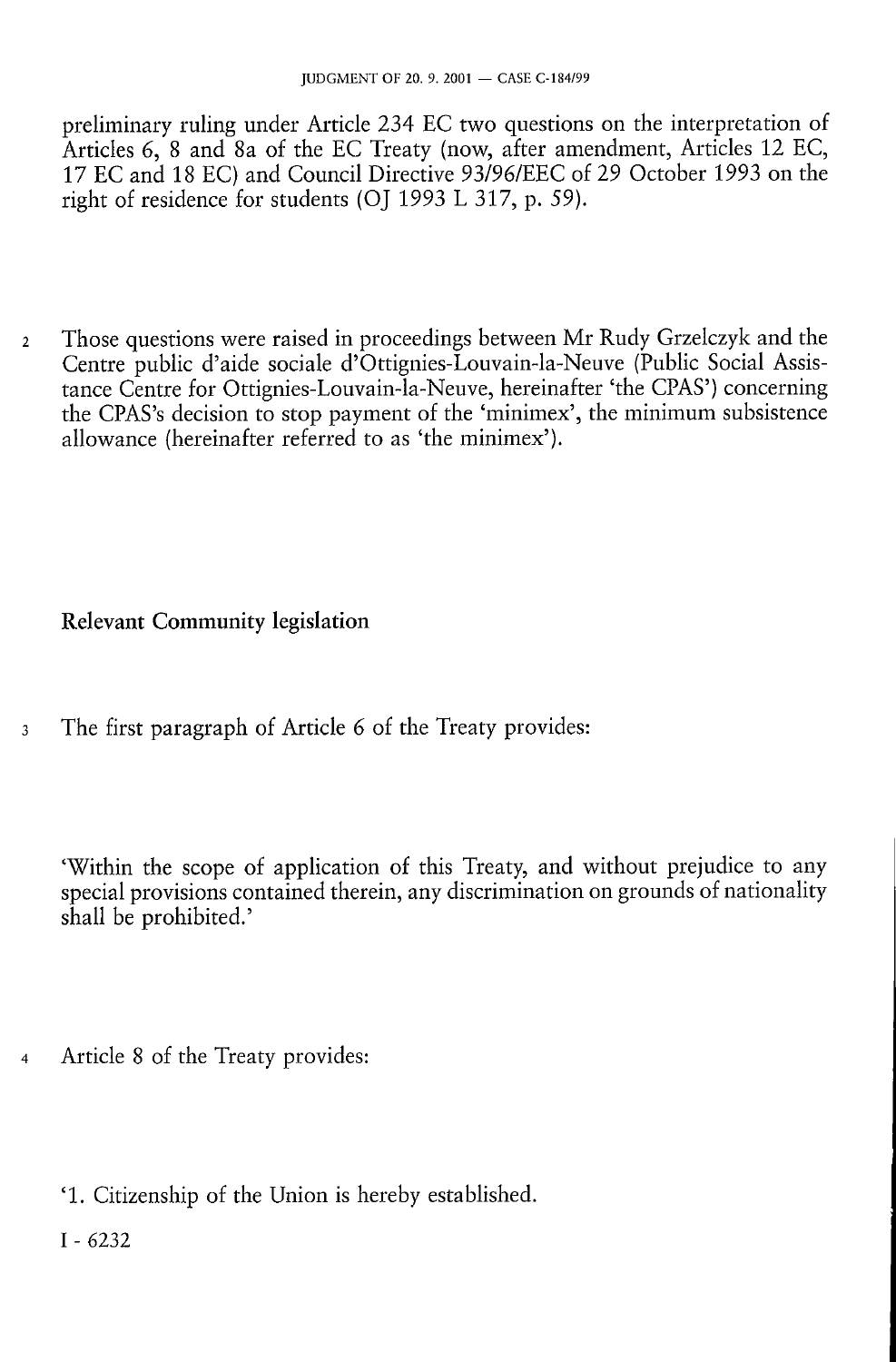Every person holding the nationality of a Member State shall be a citizen of the Union.

2. Citizens of the Union shall enjoy the rights conferred by this Treaty and shall be subject to the duties imposed thereby.'

5 Article 8a of the Treaty is worded as follows:

' 1. Every citizen of the Union shall have the right to move and reside freely within the territory of the Member States, subject to the limitations and conditions laid down in this Treaty and by the measures adopted to give it effect.

2. The Council may adopt provisions with a view to facilitating the exercise of the rights referred to in paragraph 1; save as otherwise provided in this Treaty, the Council shall act unanimously on a proposal from the Commission and after obtaining the assent of the European Parliament.'

6 The fourth recital in the preamble to both Council Directive 90/364/EEC of 28 June 1990 on the right of residence (OJ 1990 L 180, p. 26) and Council Directive 90/365/EEC of 28 June 1990 on the right of residence for employees and self-employed persons who have ceased their occupational activity (OJ 1990 L 180, p. 28) and the sixth recital in the preamble to Directive 93/96 — which essentially replaced Council Directive 90/366/EEC of 28 June 1990 on the right of residence for students (OJ 1990 L 180, p. 30) after it was annulled by the Court of Justice (Case C-295/90 *Parliament* v *Council* [1992] ECR 1-4193) state that beneficiaries of those directives must not become an unreasonable burden on the public finances of the host Member State.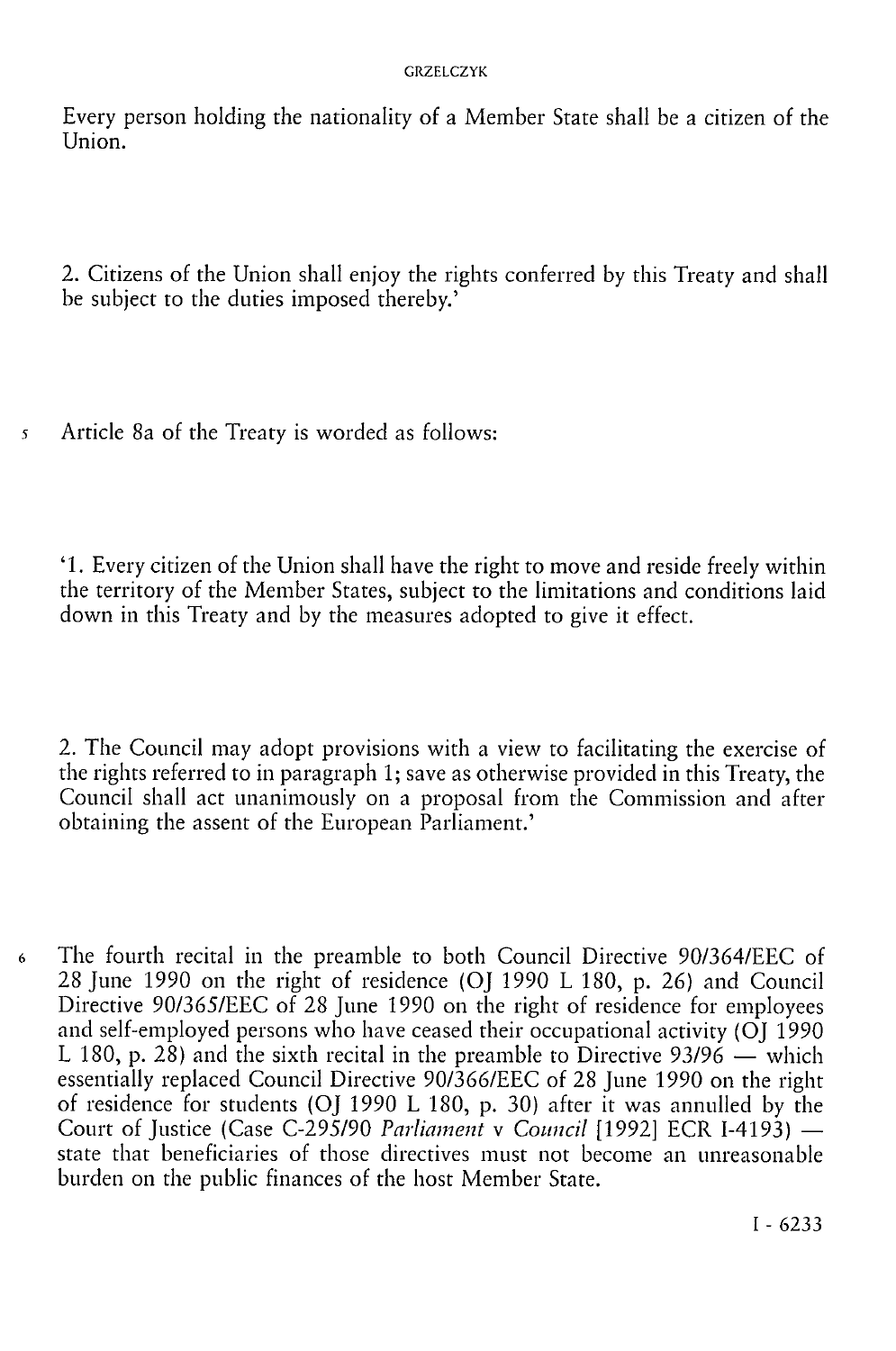### 7 According to Article 1 of Directive 93/96,

'In order to lay down conditions to facilitate the exercise of the right of residence and with a view to guaranteeing access to vocational training in a nondiscriminatory manner for a national of a Member State who has been accepted to attend a vocational training course in another Member State, the Member States shall recognise the right of residence for any student who is a national of a Member State and who does not enjoy that right under other provisions of Community law, and for the student's spouse and their dependent children, where the student assures the relevant national authority, by means of a declaration or by such alternative means as the student may choose that are at least equivalent, that he has sufficient resources to avoid becoming a burden on the social assistance system of the host Member State during their period of residence, provided that the student is enrolled in a recognised educational establishment for the principal purpose of following a vocational training course there and that he is covered by sickness insurance in respect of all risks in the host Member State.'

### Relevant national legislation

8 Article 1 of the Law of 7 August 1974 establishing the right to a minimum subsistence allowance *(Moniteur belge* of 18 September 1974, p. 11363) provides:

' 1 . Any Belgian having reached the age of majority, who is actually resident in Belgium and who does not have adequate resources and is not able to obtain them either by his own efforts or from other sources, shall be entitled to a minimum subsistence allowance.

The King shall determine the meaning of the words "actually resident".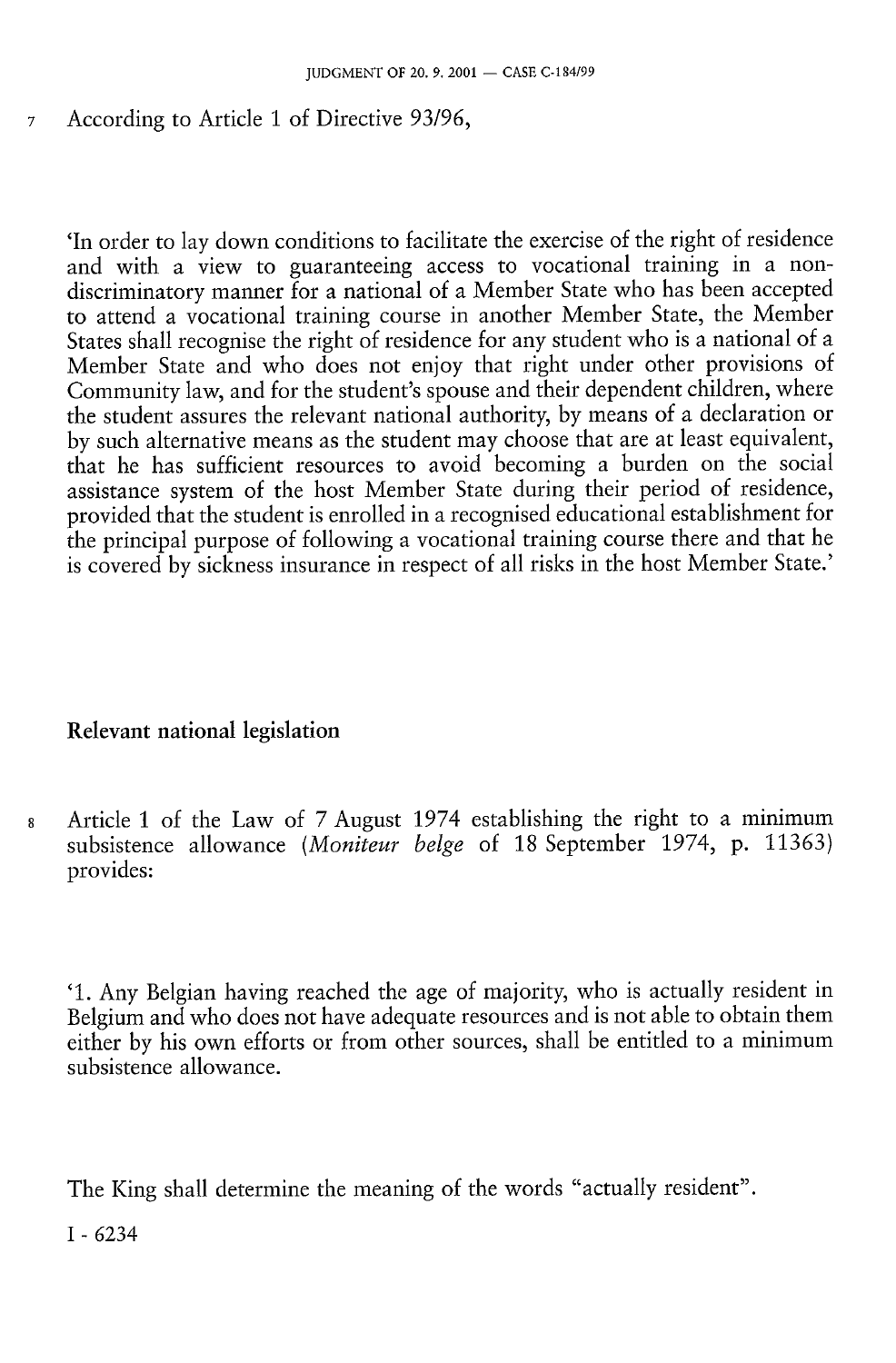The same entitlement is granted to minors treated as being of full age on account of marriage, and also to single persons who are responsible for one or more children.

2. The King may, by decree deliberated by the Council of Ministers, extend the application of this law, subject to such conditions as he shall set, to other categories of minors, and also to persons not possessing Belgian nationality.'

9 According to Article 1 of the Royal Decree of 27 March 1987 *(Moniteur belge* of 7 April 1987, p. 5068), which extends application of the Law of 7 August 1974 to persons not possessing Belgian nationality:

'The scope of the Law of 7 August 1974 establishing a right to a minimum subsistence allowance shall be extended to the following persons:

(i) those to whom Regulation (EEC) No 1612/68 of the Council of the European Communities of 15 October 1968 on the freedom of movement for workers within the Community applies;

(ii) stateless persons to whom the Convention on the Status of Stateless Persons, signed in New York on 28 September 1954 and approved by the Law of 12 May 1960 applies;

(iii) refugees within the meaning of Article 49 of the Law of 15 December 1980 on entry to Belgian territory, residence, establishment and the expulsion of foreigners.'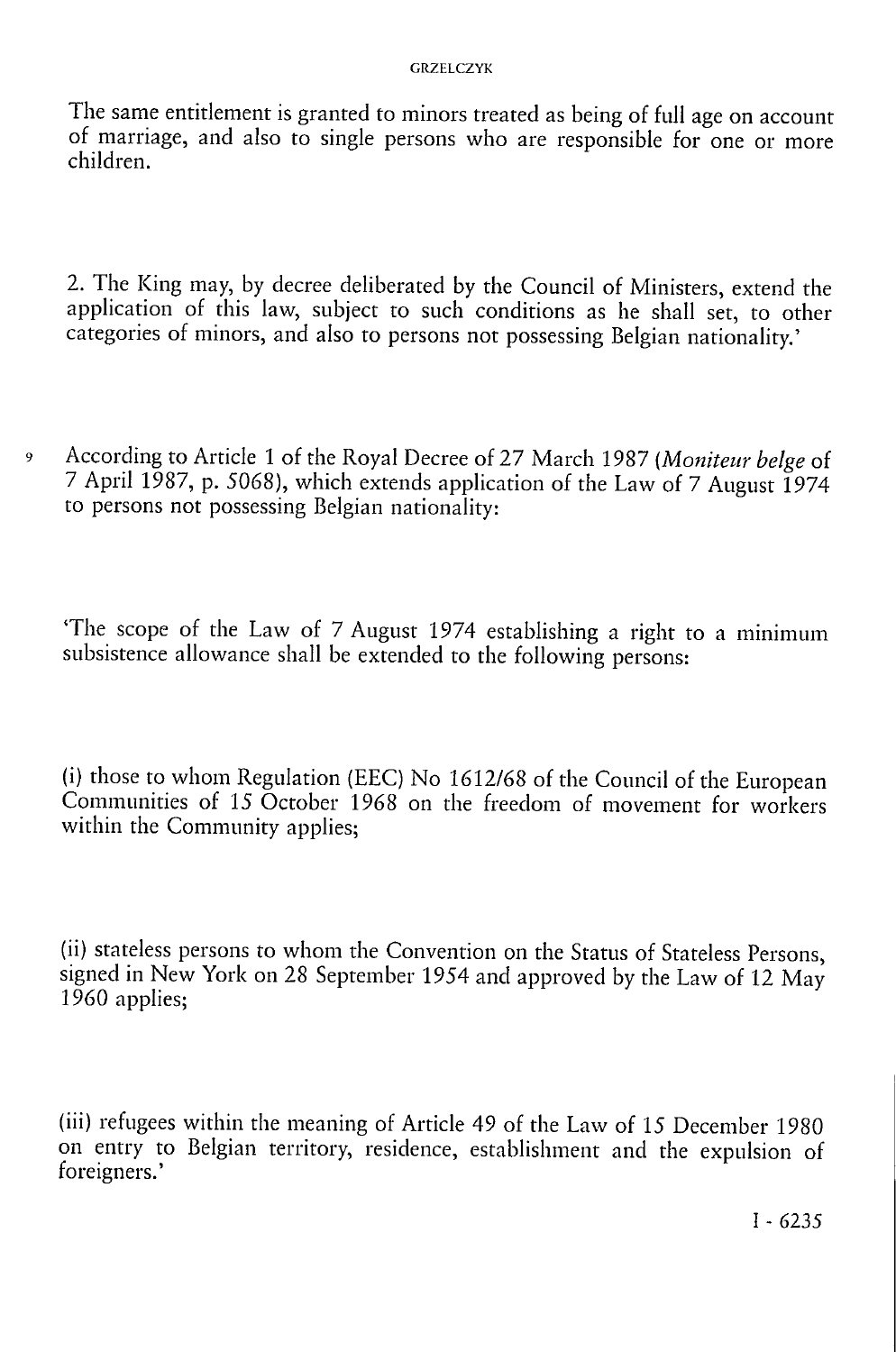### The main proceedings and the questions referred for a preliminary ruling

- 10 In 1995 Mr Grzelczyk, a French national, began a course of university studies in physical education at the Catholic University of Louvain-la-Neuve and for that purpose took up residence in Belgium. During the first three years of his studies, he defrayed his own costs of maintenance, accommodation and studies by taking on various minor jobs and by obtaining credit facilities.
- 11 At the beginning of his fourth and final year of study, he applied to the CPAS for payment of the minimex. In its report, the CPAS observed that Mr Grzelczyk had worked hard to finance his studies, but that his final academic year, involving the writing of a dissertation and the completion of a qualifying period of practical training, would be more demanding than the previous years. For those reasons, by decision of 16 October 1998, the CPAS granted Mr Grzelczyk the minimex, calculated at the 'single' rate, for the period from 5 October 1998 to 30 June 1999.
- 12 The CPAS applied to the Belgian State authorities for reimbursement of the minimex paid to Mr Grzelczyk. The competent federal minister, however, refused to reimburse the CPAS on the ground that the legal requirements for the grant of the minimex, and in particular the nationality requirement, had not been satisfied, whereupon the CPAS withdrew the minimex from Mr Grzelczyk with effect from 1 January 1999, for the stated reason that 'the person concerned is an EEC national enrolled as a student'.
- 1 3 Mr Grzelczyk challenged that decision before the Labour Tribunal, Nivelles. The tribunal observed that, according to the case-law of the Court of Justice, the minimex is a social advantage within the meaning of Article 7(2) of Regulation (EEC) No 1612/68 of the Council of 15 October 1968 on freedom of movement for workers within the Community (OJ, English Special Edition, 1968 (II), p. 47)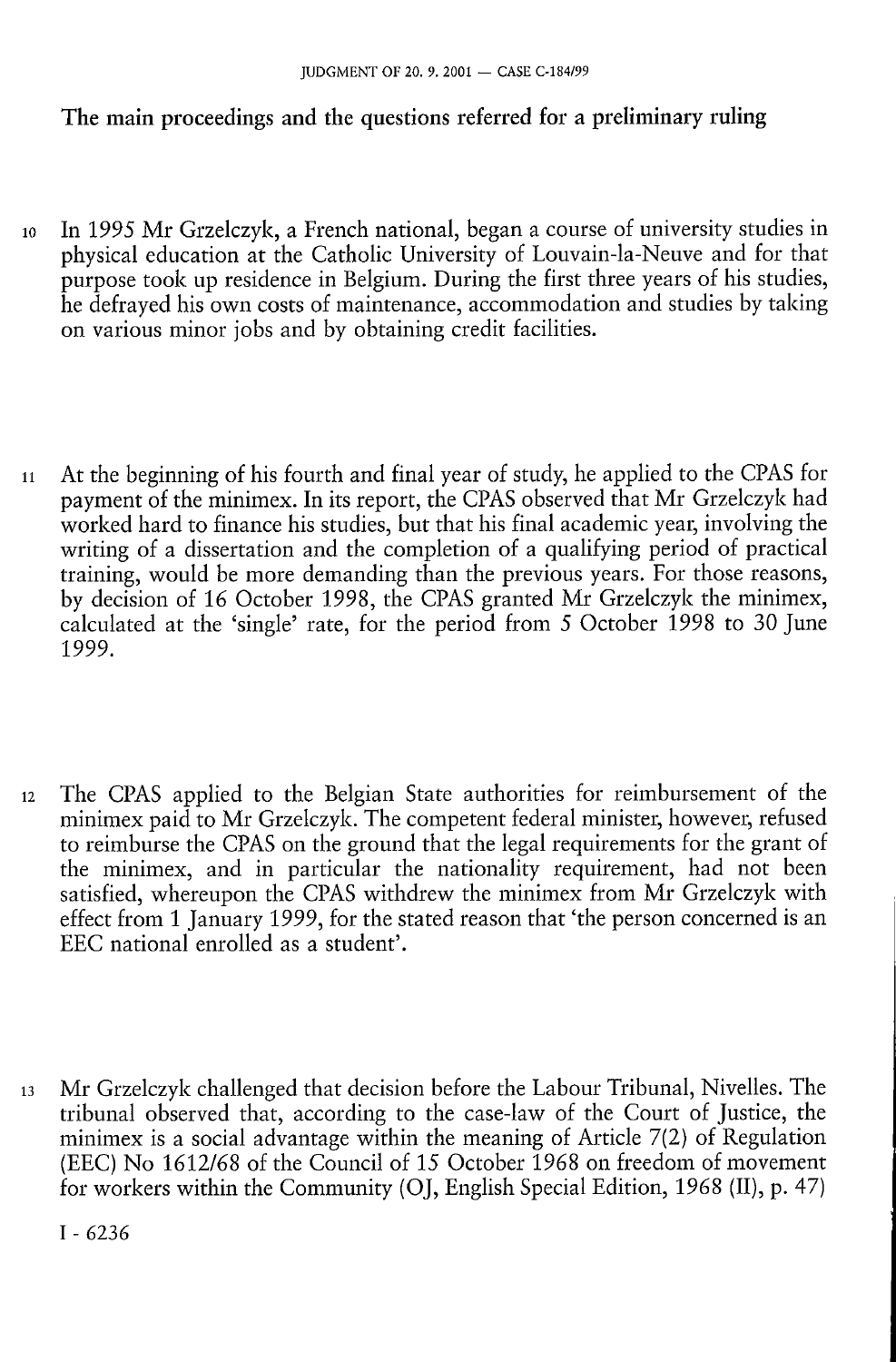and that, under Belgian law, entitlement to the minimex had been extended to persons to whom Regulation No 1612/68 applies. It pointed out, however, that Mr Grzelczyk did not, in the CPAS's view, satisfy all the requirements for claiming the minimex under its extended scope since his student status prevented him from being regarded as a worker and his residence in Belgium was not attributable to operation of the principle of free movement of workers. The Labour Tribunal also referred to the judgment of the Court of Justice in Case C-85/96 *Martinez Sala* [1998] ECR 1-2691 and queried whether the principles of European citizenship and non-discrimination precluded application of the national legislation at issue in the main proceedings.

 $14$  In those circumstances, the Labour Tribunal, Nivelles, recognising the urgency of Mr Grzelczyk's situation, granted him a flat-rate allowance of BEF 20 000 per month for the period from 1 January 1999 to 30 June 1999 and stayed the proceedings in order to refer the following questions to the Court of Justice for a preliminary ruling:

'1. Is it contrary to Community law  $-$  more particularly the principles of European citizenship and of non-discrimination enshrined in Article 6 and 8 of the Treaty establishing the European Community — for entitlement to a non-contributory social benefit, such as that introduced by the Belgian Law of 7 August 1974 on the minimum subsistence allowance, to be granted only to nationals of the Member States to whom Regulation (EEC) No 1612/68 of 15 October 1968 applies and not to all citizens of the Union?

2. In the alternative, are Articles 6 and 8a of the Treaty and Directive 93/96 of 29 October 1993 on the right of residence for students to be interpreted to the effect that, after a student's right of residence has been acknowledged, he may subsequently be barred from entitlement to non-contributory social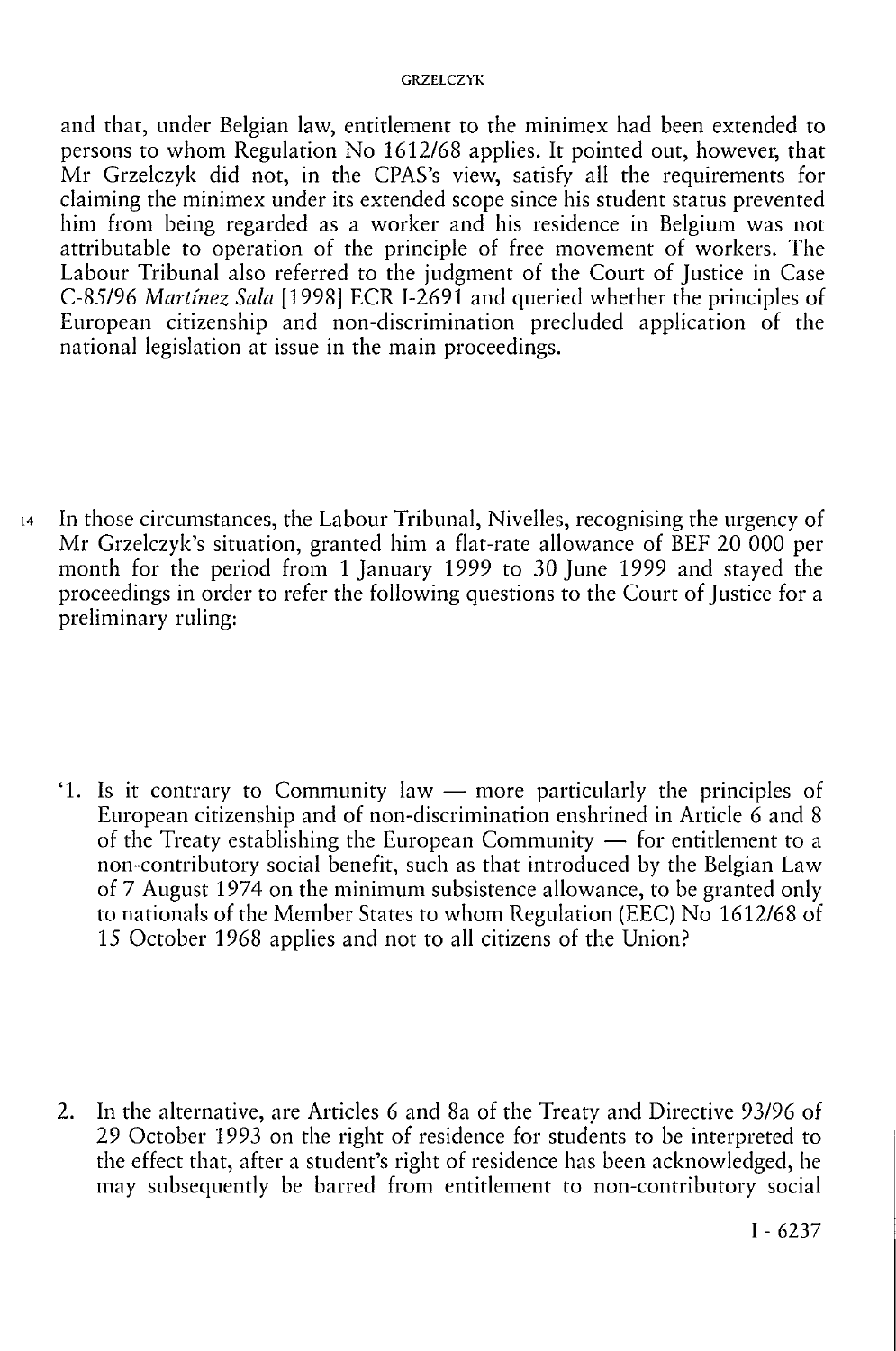benefits, such as the minimum subsistence allowance, payable by the host country, and, if so, is that exclusion general and definitive in nature?'

### Preliminary remarks

- 15 The parties to the main proceedings, the Member States which have submitted observations and the Commission have all devoted a substantial part of their observations, both written and oral, to the question whether the fact that during the first three years of his studies Mr Grzelczyk took various paid jobs brings him within the scope of the Royal Decree of 27 March 1987 as a worker within the meaning of Community law.
- 16 However, it is clear from the national court's order for reference that it adopted the analysis of the CPAS that Mr Grzelczyk did not fulfil the criteria for treatment as a worker within the meaning of Community law. Against that factual and legal background the national court raises the question of the compatibility of the relevant Belgian legislation with Community law, and in particular with Articles 6, 8 and 8a of the Treaty.
- 17 That being so, the Court must answer its questions as they have been framed and within the limits set by the national court.
- 18 It is for the national court to determine, in the light, in particular, of the Opinion of the Advocate General, whether or not the facts and circumstances of the case are such as to permit Mr Grzelczyk to be regarded as a worker for the purposes of Community law.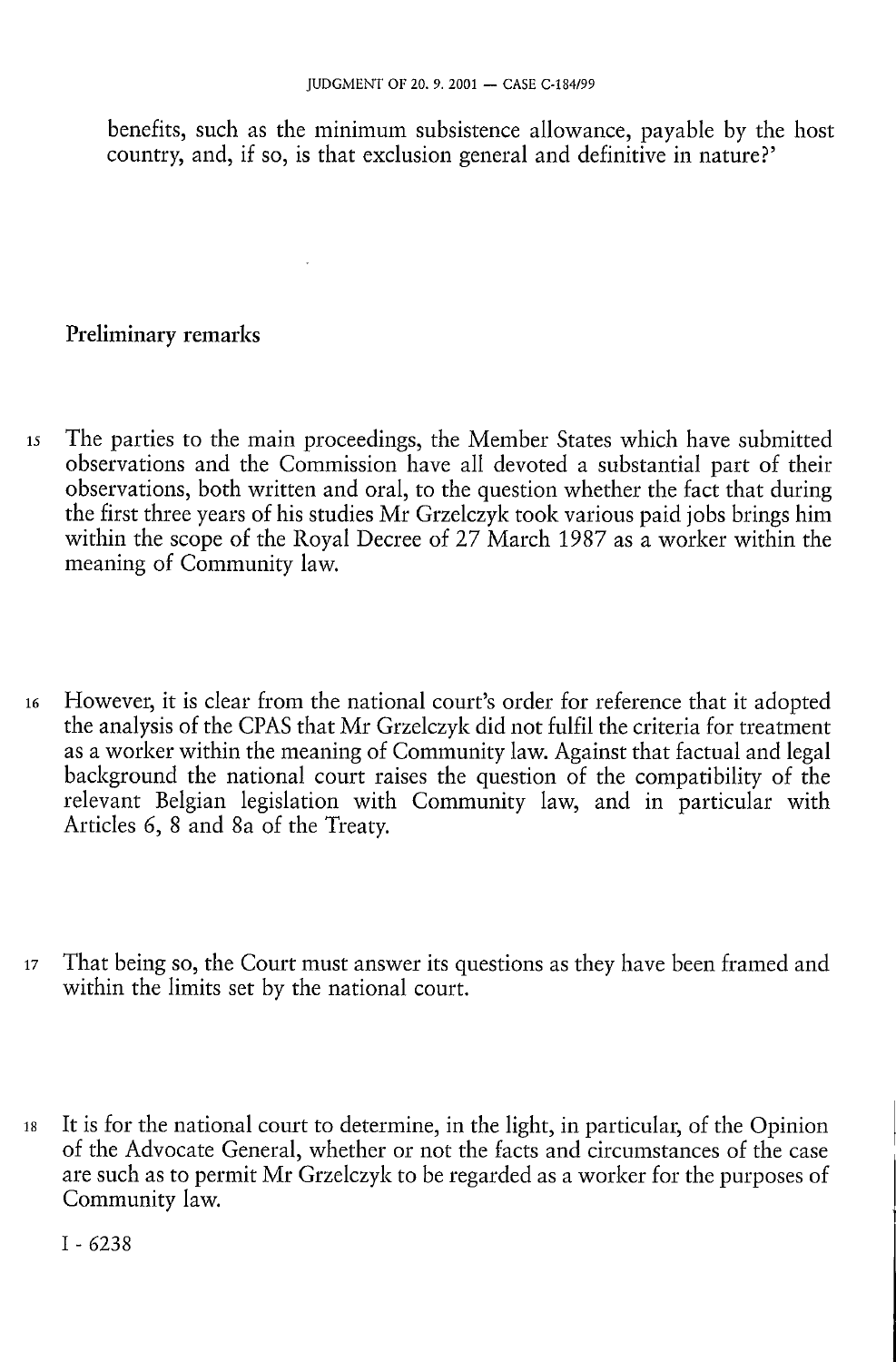# The first question referred for a preliminary ruling

19 By its first question, the Belgian court asks essentially whether Articles 6 and 8 of the Treaty preclude entitlement to a non-contributory social benefit, such as the minimex, from being made conditional, in the case of nationals of Member States other than the host State where they are legally resident, on their falling within the scope of Regulation No 1612/68 when no such condition applies to nationals of the host Member State.

*Observations submitted to the Court* 

20 The CPAS argues that, as Community law stands at present, it would be wrong to regard all citizens of the European Union as being entitled to claim noncontributory social benefits, such as the minimex. It is clear from the wording of the provision itself that Article 8a(1) of the Treaty does not have direct effect and that its implementation must always have due regard for the limits laid down in the Treaty and defined in secondary legislation. This includes, in particular, Directives 90/364, 90/365 and 93/96, which subject exercise of the freedom of movement to a requirement to demonstrate that the person concerned possesses sufficient resources and social security cover.

21 The Belgian and Danish Governments submit that the entry into force of the Treaty on European Union and the Treaty of Amsterdam does not affect that interpretation. Citizenship of the Union does not mean that Union citizens obtain rights that are new and more extensive than those already deriving from the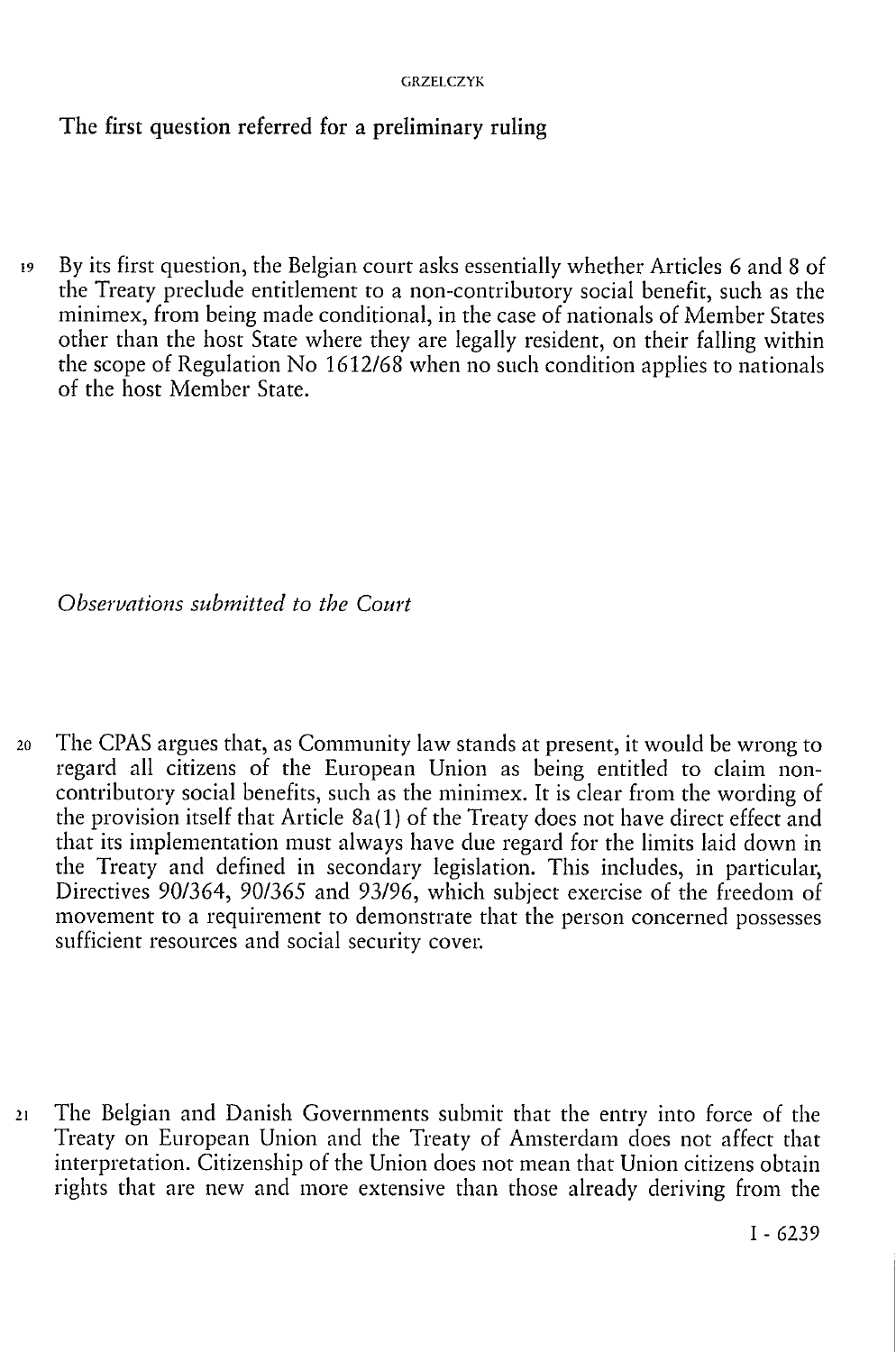EC Treaty and secondary legislation. The principle of citizenship of the Union has no autonomous content, but is merely linked to the other provisions of the Treaty.

- 22 The French Government submits that the idea that the principle of equal treatment in the matter of social advantages should be extended to all citizens of the Union when at present it applies only to workers and members of their families would amount to establishing total equality between citizens of the Union established in a Member State and nationals of that State, which would be difficult to reconcile with rights attaching to nationality.
- 23 The Portuguese Government points out that, since the entry into force of the Treaty on European Union, nationals of the Member States are no longer regarded in Community law as being primarily economic factors in an essentially economic community. One consequence of the introduction of Union citizenship is that the limits and conditions which Community law imposes on the exercise of the right to freedom of movement and residence within the territory of the Member States should no longer be construed as envisaging a purely economic right arising from the EC Treaty but as being concerned only with those exceptions that are based on reasons of public policy, public security or public health. Furthermore, if from the time when the Treaty on European Union entered into force, nationals of the Member States acquired the status of citizen of the Union and ceased to be regarded as purely economic agents, it follows that the application of Regulation No  $1612/68$  ought also to be extended to all citizens of the Union, whether or not they are workers within the meaning of that regulation.
- 24 The United Kingdom Government, referring to the judgment in *Martinez Sala,*  cited above, argues that, whilst Mr Grzelczyk is suffering discrimination on the grounds of his nationality, Article 6 of the EC Treaty does not apply to his situation because any discrimination against him falls outside the scope of the Treaty. Article 6 cannot have the effect of striking down limitations upon the scope of Regulation No 1612/68, whether read alone or together with Article 8 of the Treaty.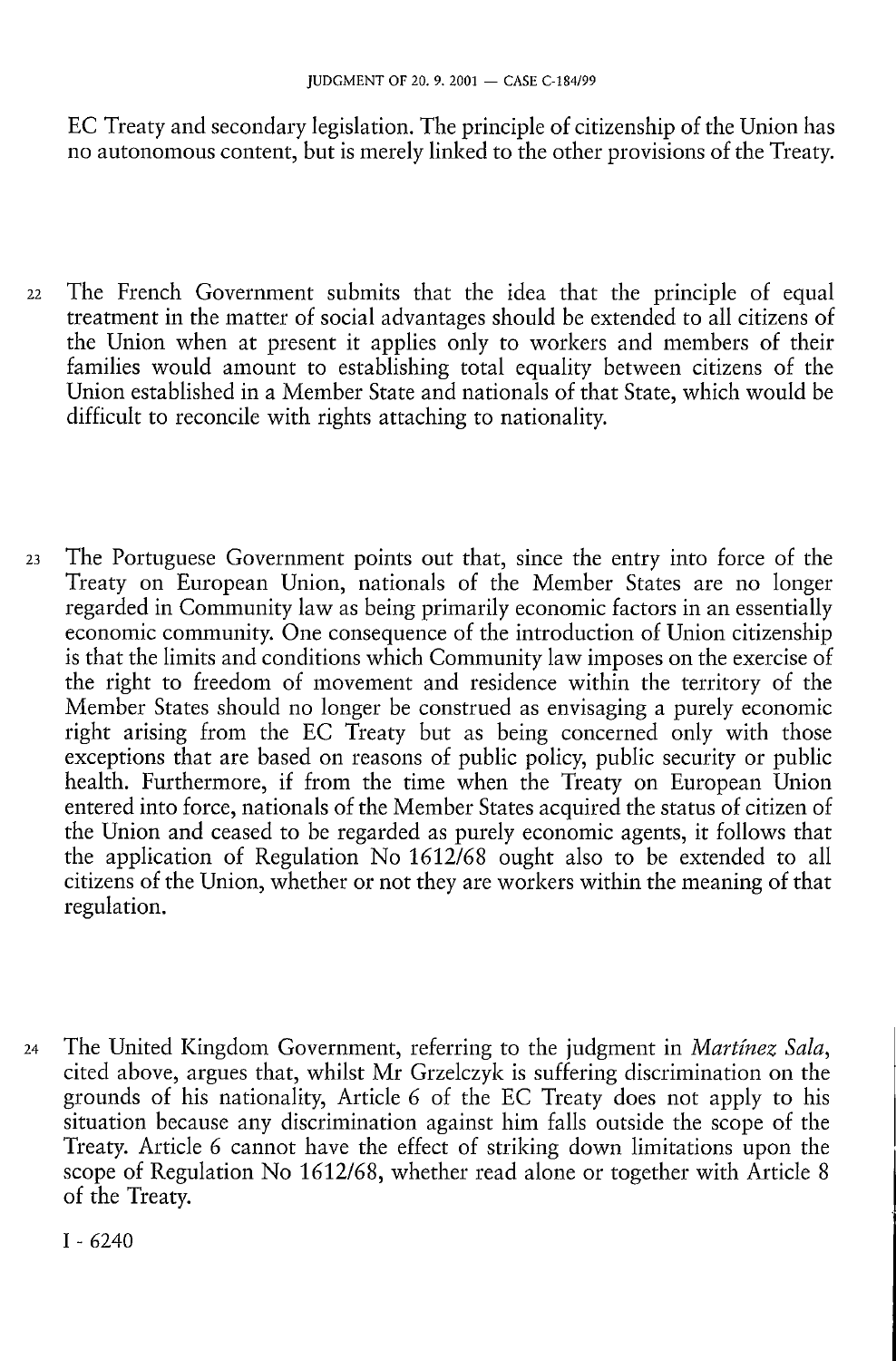- 25 The Belgian Government adds that the applicant in the main proceedings is claiming the minimex whereas this type of funding falls outside the scope of Article 6 of the Treaty, of Article 126 of the EC Treaty (now Article 149 EC) and of Article 127 of the EC Treaty (now, after amendment, Article 150 EC). Funding such as the minimex is an instrument of social policy with no particular link with vocational training. As Community law stands at present, it is not within Community competence.
- 26 The Commission takes the view that Articles 6 and 8 of the Treaty must be interpreted as granting to every citizen of the Union the right not to suffer discrimination by a Member State on grounds of nationality, within the scope of application *ratione materiae* of the Treaty, provided that the Union citizen's situation has some relevant connection with the Member State concerned.

*Findings of the Court* 

- 27 In order to place the legal problem raised by this case in its context, it should be recalled that, in Case 249/83 *Hoeckx* [1985] ECR 973, concerning an unemployed Dutch national returning to Belgium where she made a fresh application for the minimex, the Court held that a social benefit providing a general guarantee of a minimum subsistence allowance, such as that provided for by the Belgian Law of 7 August 1974, constitutes a social advantage within the meaning of Regulation No 1612/68.
- 28 At the time of the facts giving rise to *Hoeckx,* all Community nationals were entitled to the minimex, although nationals of Member States other than Belgium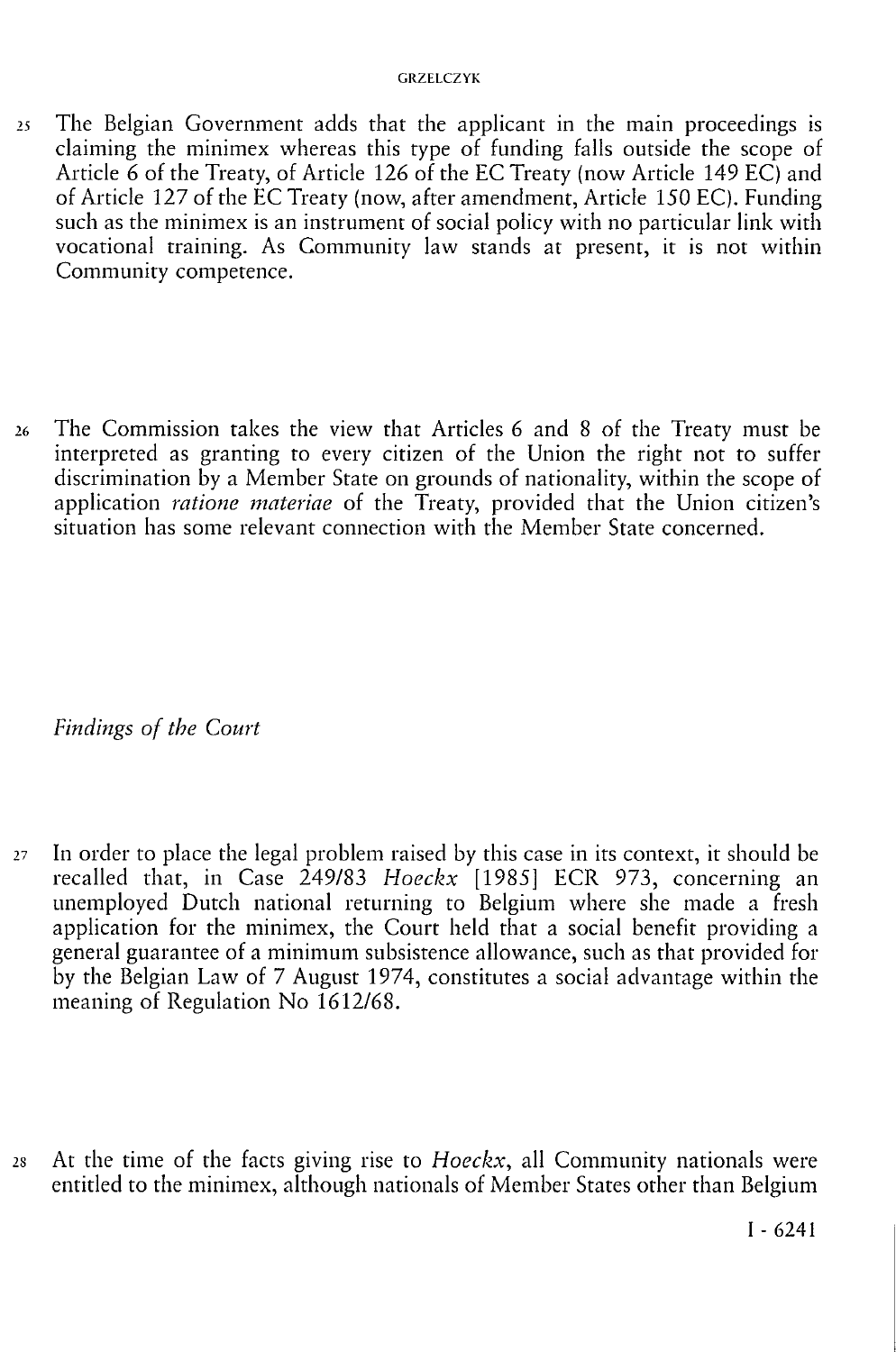had to satisfy the additional requirement of having actually resided in Belgium for at least five years immediately preceding the date on which the minimex was granted (see Article 1 of the Royal Decree of 8 January 1976, *Moniteur belge* of 13 January 1976, p. 311). It was the Royal Decree of 27 March 1987, which repealed the Royal Decree of 8 January 1976, which restricted entitlement to the minimex, in the case of nationals of other Member States, to persons to whom Regulation No 1612/68 applied. The residence condition, which had been amended in the meantime, was finally removed after infringement proceedings were brought by the Commission against the Kingdom of Belgium (Case C-326/90 *Commission* v *Belgium* [1992] ECR I-5517).

29 It is clear from the documents before the Court that a student of Belgian nationality, though not a worker within the meaning of Regulation No 1612/68, who found himself in exactly the same circumstances as Mr Grzelczyk would satisfy the conditions for obtaining the minimex. The fact that Mr Grzelczyk is not of Belgian nationality is the only bar to its being granted to him. It is not therefore in dispute that the case is one of discrimination solely on the ground of nationality.

30 Within the sphere of application of the Treaty, such discrimination is, in principle, prohibited by Article 6. In the present case, Article 6 must be read in conjunction with the provisions of the Treaty concerning citizenship of the Union in order to determine its sphere of application.

31 Union citizenship is destined to be the fundamental status of nationals of the Member States, enabling those who find themselves in the same situation to enjoy the same treatment in law irrespective of their nationality, subject to such exceptions as are expressly provided for.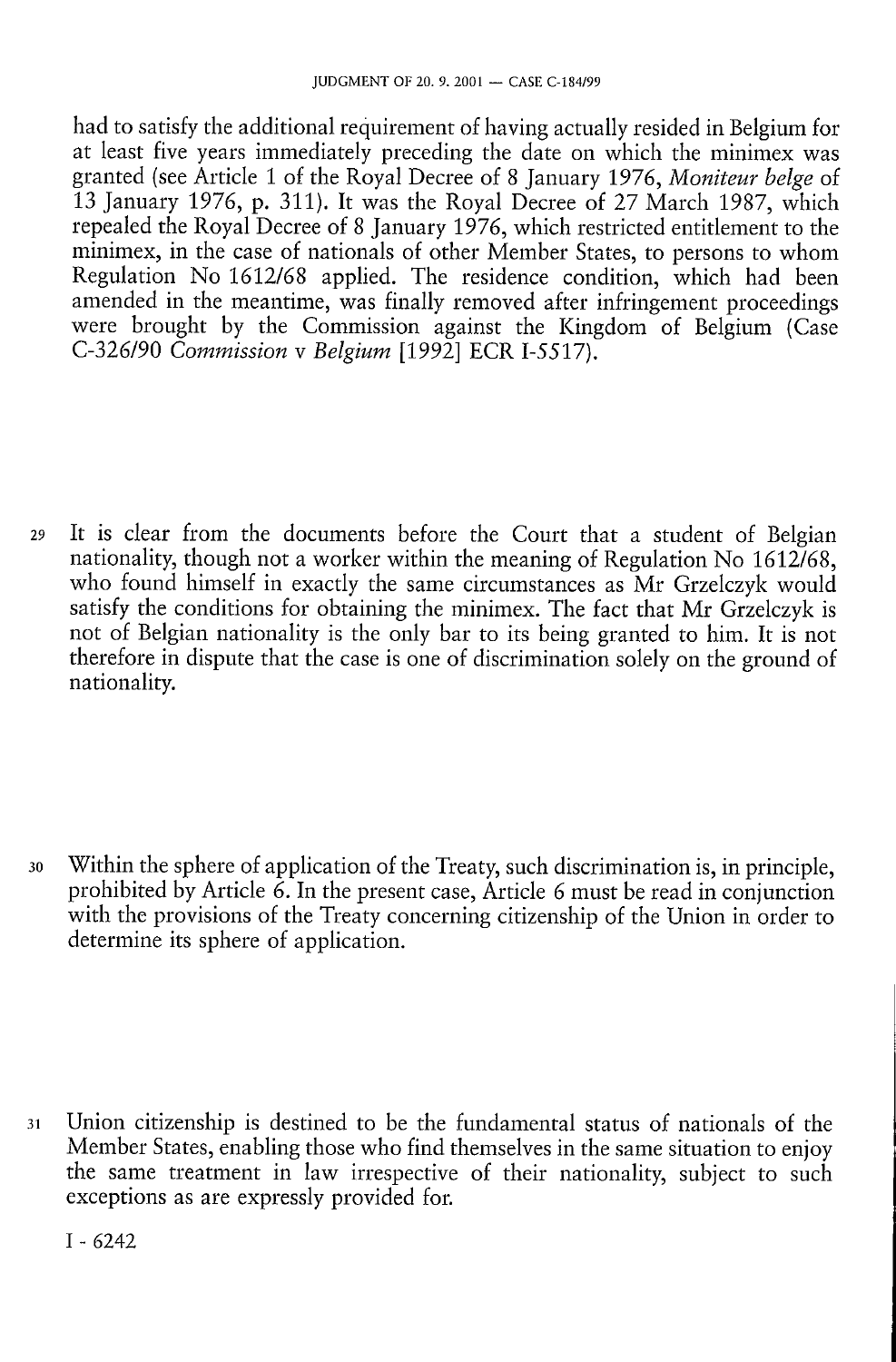- 32 As the Court held in paragraph 63 of its judgment in *Martinez Sala,* cited above , a citizen of the European Union, lawfully resident in the territory of a host Member State, can rely on Article 6 of the Treaty in all situations which fall within the scope *ratione materiae* of Community law.
- 33 Those situations include those involving the exercise of the fundamental freedoms guaranteed by the Treaty and those involving the exercise of the right to move and reside freely in another Member State, as conferred by Article 8a of the Treaty (see Case C-274/96 *Wickel and Franz* [1998] ECR 1-7637, paragraphs 15 and 16).
- 34 It is true that, in paragraph 18 of its judgment in Case 197/86 *Brown* [1988] ECR 3205 , the Court held that, at that stage in the development of Community law, assistance given to students for maintenance and training fell in principle outside the scope of the EEC Treaty for the purposes of Article  $\breve{7}$  thereof (later Article 6 of the EC Treaty).
- 35 However, since *Brown,* the Treaty on European Union has introduced citizenship of the European Union into the EC Treaty and added to Title VIII of Part Three a new chapter 3 devoted to education and vocational training. There is nothing in the amended text of the Treaty to suggest that students who are citizens of the Union, when they move to another Member State to study there, lose the rights which the Treaty confers on citizens of the Union. Furthermore, since Brown, the Council has also adopted Directive 93/96, which provides that the Member States must grant right of residence to student nationals of a Member State who satisfy certain requirements.
- 36 The fact that a Union citizen pursues university studies in a Member State other than the State of which he is a national cannot, of itself, deprive him of the possibility of relying on the prohibition of all discrimination on grounds of nationality laid down in Article 6 of the Treaty.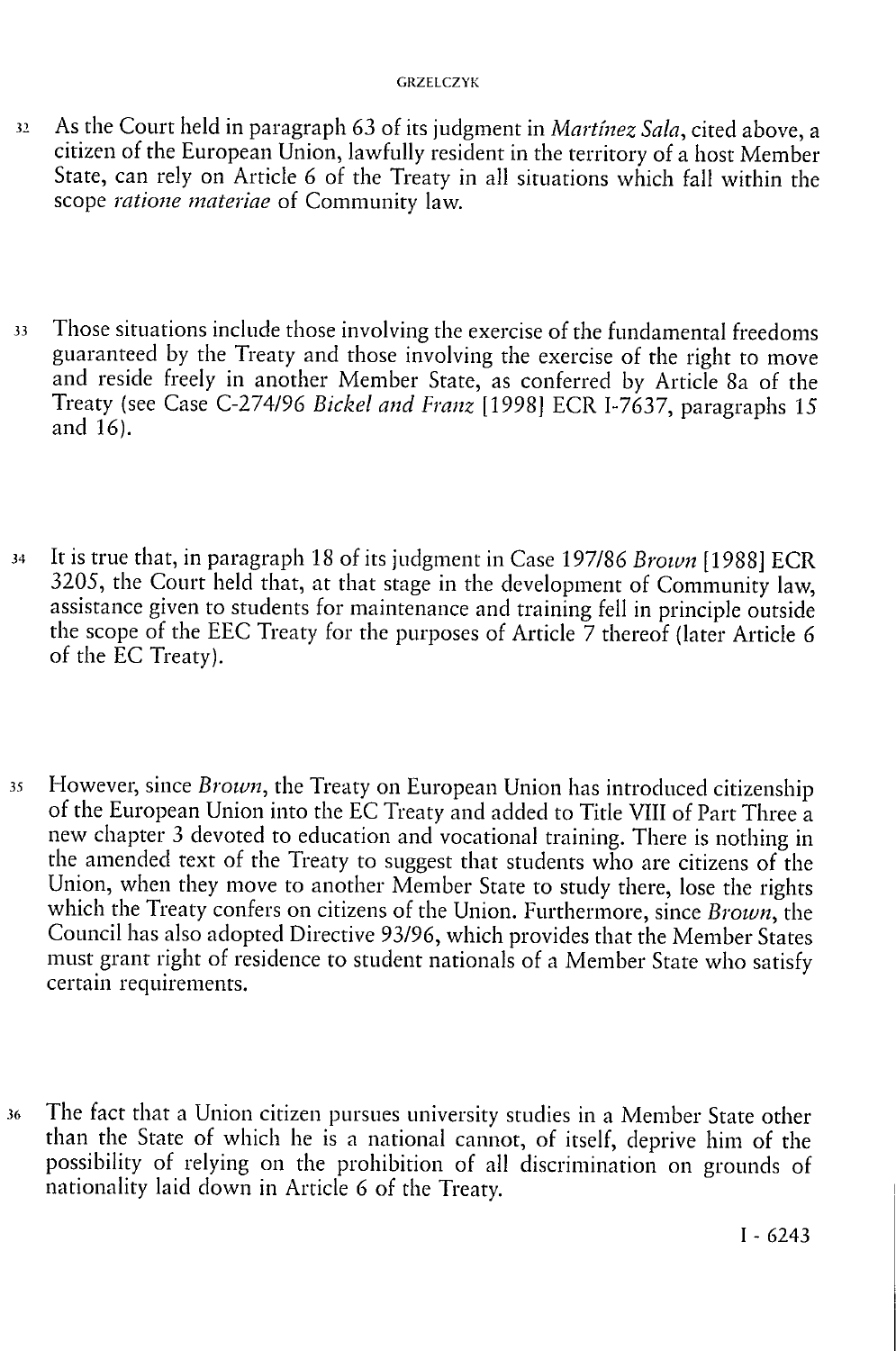37 As pointed out in paragraph 30 above, in the present case that prohibition must be read in conjunction with Article 8a(1) of the Treaty, which proclaims 'the right to move and reside freely within the territory of the Member States, subject to the limitations and conditions laid down in this Treaty and by the measures adopted to give it effect'.

38 As regards those limitations and conditions, it is clear from Article 1 of Directive 93/96 that Member States may require of students who are nationals of a different Member State and who wish to exercise the right of residence on their territory, first, that they satisfy the relevant national authority that they have sufficient resources to avoid becoming a burden on the social assistance system of the host Member State during their period of residence, next, that they be enrolled in a recognised educational establishment for the principal purpose of following a vocational training course there and, lastly, that they be covered by sickness insurance in respect of all risks in the host Member State.

39 Article 3 of Directive 93/96 makes clear that the directive does not establish any right to payment of maintenance grants by the host Member State for students who benefit from the right of residence. On the other hand, there are no provisions in the directive that preclude those to whom it applies from receiving social security benefits.

40 As regards more specifically the question of resources, Article 1 of Directive 93/96 does not require resources of any specific amount, nor that they be evidenced by specific documents. The article refers merely to a declaration, or such alternative means as are at least equivalent, which enables the student to satisfy the national authority concerned that he has, for himself and, in relevant cases, for his spouse and dependent children, sufficient resources to avoid becoming a burden on the social assistance system of the host Member State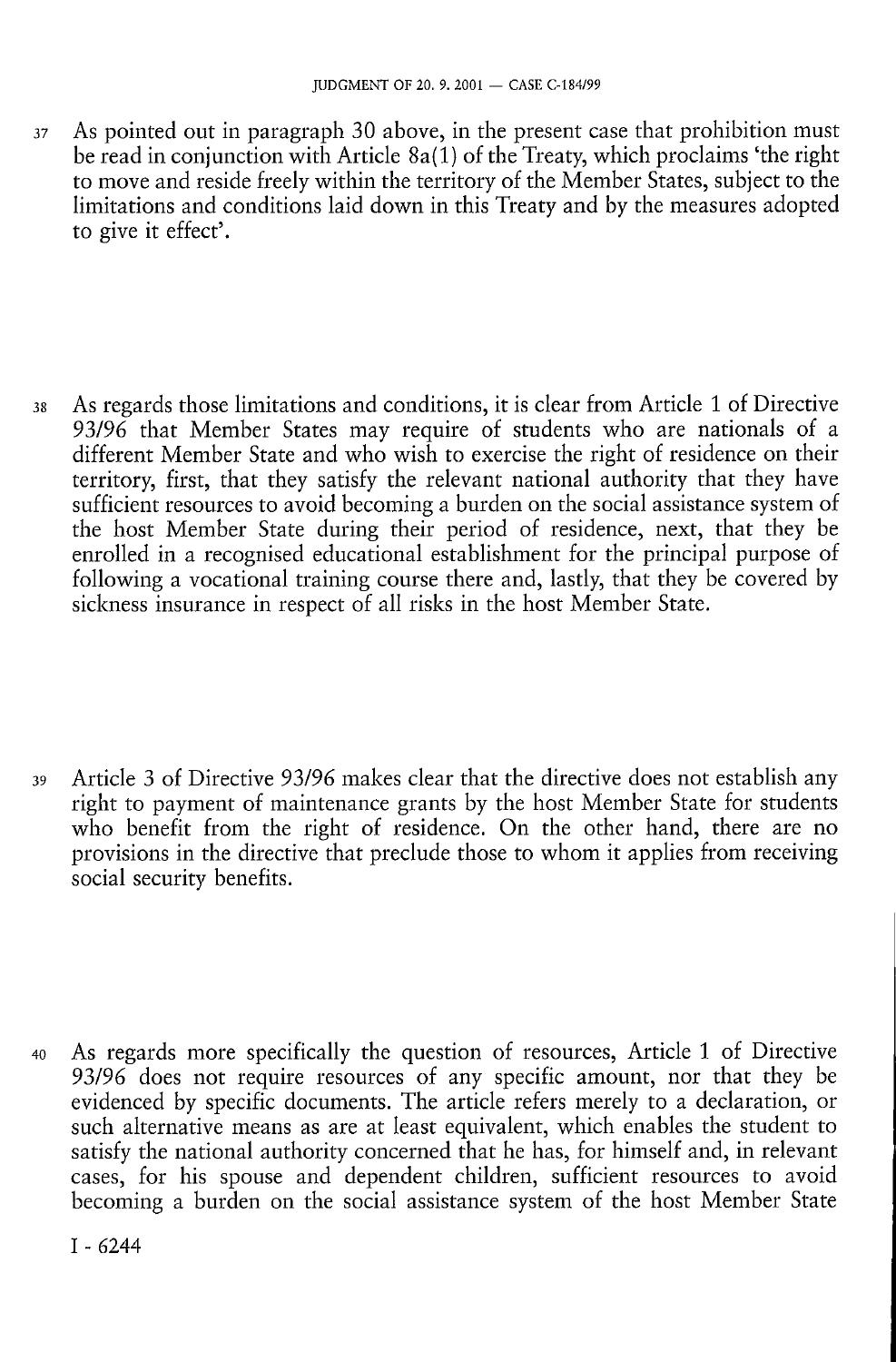during their stay (see paragraph 44 of the judgment in Case C-424/98 *Commission* v *Italy* [2000] ECR I-4001).

- 41 In merely requiring such a declaration, Directive 93/96 differs from Directives 90/364 and 90/365, which do indicate the minimum level of income that persons wishing to avail themselves of those directives must have. That difference is explained by the special characteristics of student residence in comparison with that of persons to whom Directives 90/364 and 90/365 apply (see paragraph 45 of the judgment in *Commission* v *Italy,* cited above).
- 42 That interpretation does not, however, prevent a Member State from taking the view that a student who has recourse to social assistance no longer fulfils the conditions of his right of residence or from taking measures, within the limits imposed by Community law, either to withdraw his residence permit or not to renew it.
- 43 Nevertheless, in no case may such measures become the automatic consequence of a student who is a national of another Member State having recourse to the host Member State's social assistance system.
- 44 Whilst Article 4 of Directive 93/96 does indeed provide that the right of residence is to exist for as long as beneficiaries of that right fulfil the conditions laid down in Article 1, the sixth recital in the directive's preamble envisages that beneficiaries of the right of residence must not become an 'unreasonable' burden on the public finances of the host Member State. Directive 93/96, like Directives 90/364 and 90/365, thus accepts a certain degree of financial solidarity between nationals of a host Member State and nationals of other Member States, particularly if the difficulties which a beneficiary of the right of residence encounters are temporary.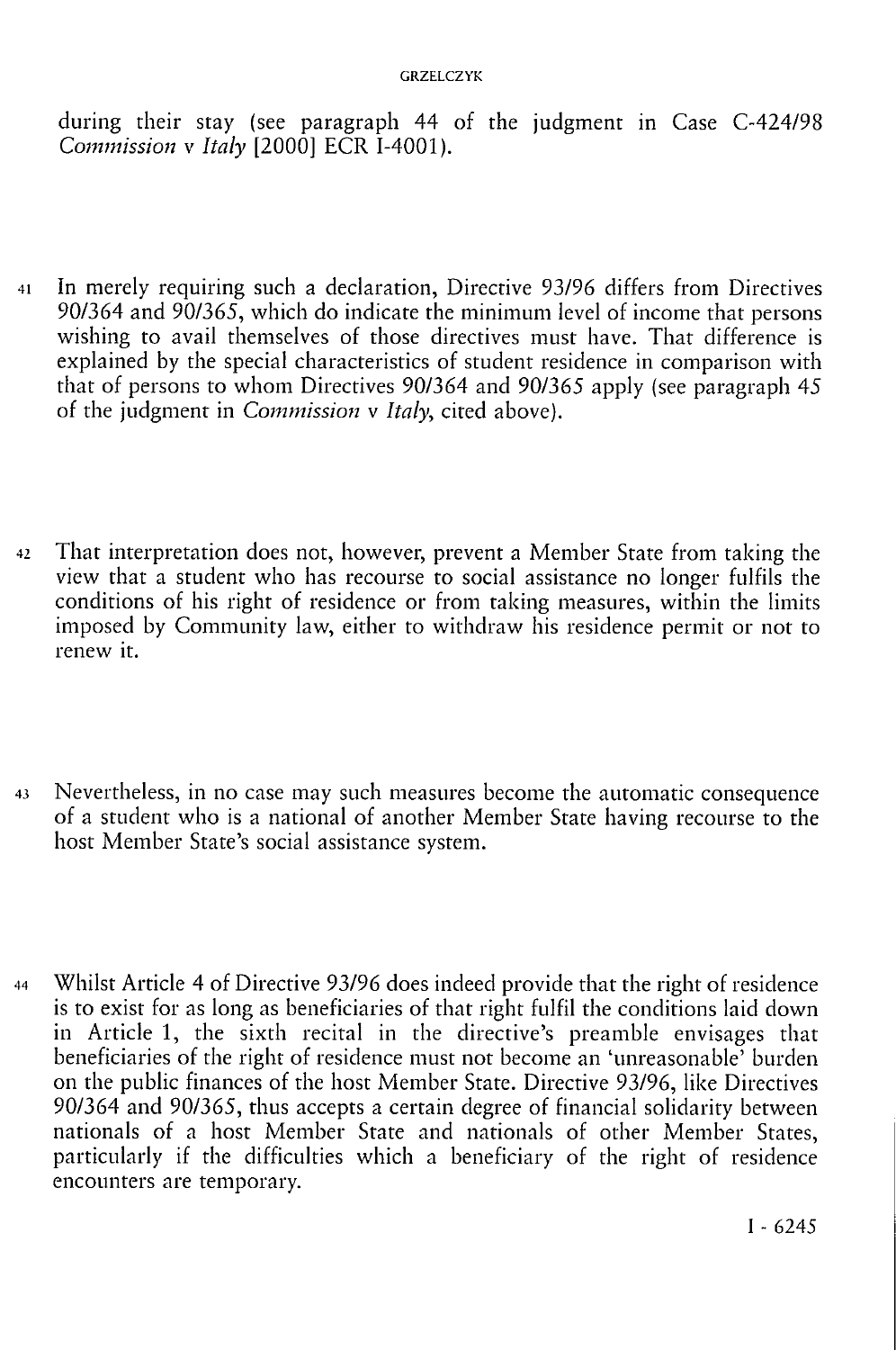- 45 Furthermore, a student's financial position may change with the passage of time for reasons beyond his control. The truthfulness of a student's declaration is therefore to be assessed only as at the time when it is made.
- 46 It follows from the foregoing that Articles 6 and 8 of the Treaty preclude entitlement to a non-contributory social benefit, such as the minimex, from being made conditional, in the case of nationals of Member States other than the host State where they are legally resident, on their falling within the scope of Regulation No 1612/68 when no such condition applies to nationals of the host Member State.

# **The second question referred for a preliminary ruling**

47 In view of the answer given to the first question, and since the second question was put in the alternative, it is not necessary to reply to that question.

### **The temporal** effects **of the** present **judgment**

48 In its written observations the Belgian Government asks the Court, in the event that it finds that a person such as the applicant in the main proceedings may receive the minimex, to limit in time the effects of the present judgment.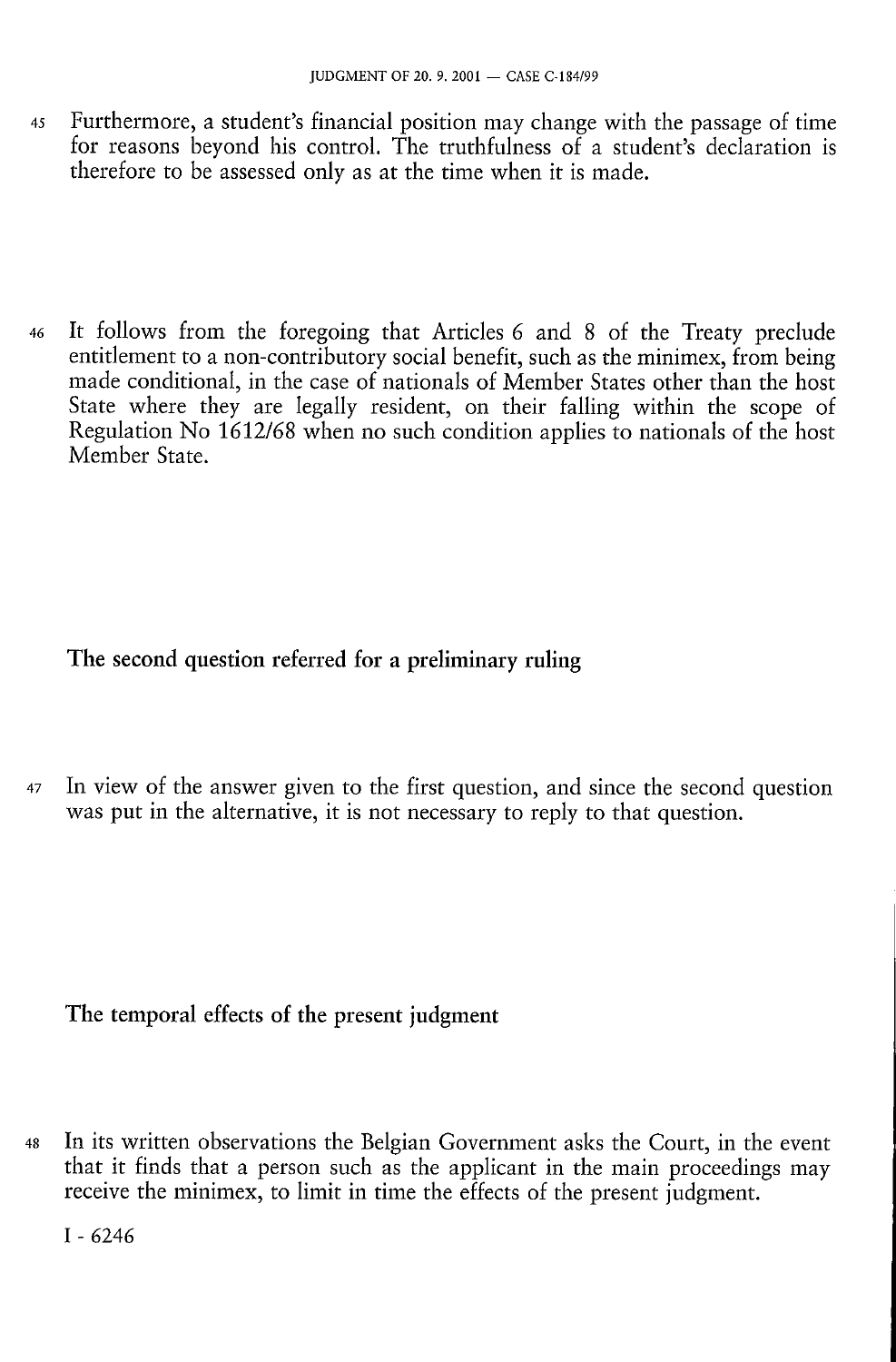49 In support of that request, the Belgian Government states that the Court's judgment would have retroactive effects which would throw into doubt legal relations established in good faith and in accordance with secondary legislation. More specifically, it fears that systems of social allowances for students will be upset if secondary legislation is changed as a result of a new interpretation of Community law allowing students to rely on Articles 6 and 8 of the Treaty in circumstances such as those in the main proceedings. The principle of legal certainty therefore requires that the effects of the judgment be limited in time.

50 The Court has repeatedly held that an interpretation it gives to a provision of Community law clarifies and defines its meaning and scope only as it should have been understood and applied from the time of its entry into force (see Joined Cases C-367/93 to C-377/93 *Roders and Others* [1995] ECR I-2229, paragraph 42, and Case C-35/97 *Commission* v *France* [1998] ECR I-5325, paragraph 46).

51 It is only exceptionally that the Court may, in application of the general principle of legal certainty inherent in the Community legal order, be moved to restrict the possibility for any person concerned to rely upon a provision which it has interpreted with a view to calling into question legal relationships established in good faith (see, *inter alia,* Case C-104/98 *Buchner and Others* [2000] ECR I-3625, paragraph 39).

52 It is also settled in case-law that the financial consequences which might ensue for a Member State from a preliminary ruling do not in themselves justify limiting the temporal effect of the ruling (see, in particular, *Buchner and Others,* paragraph 41).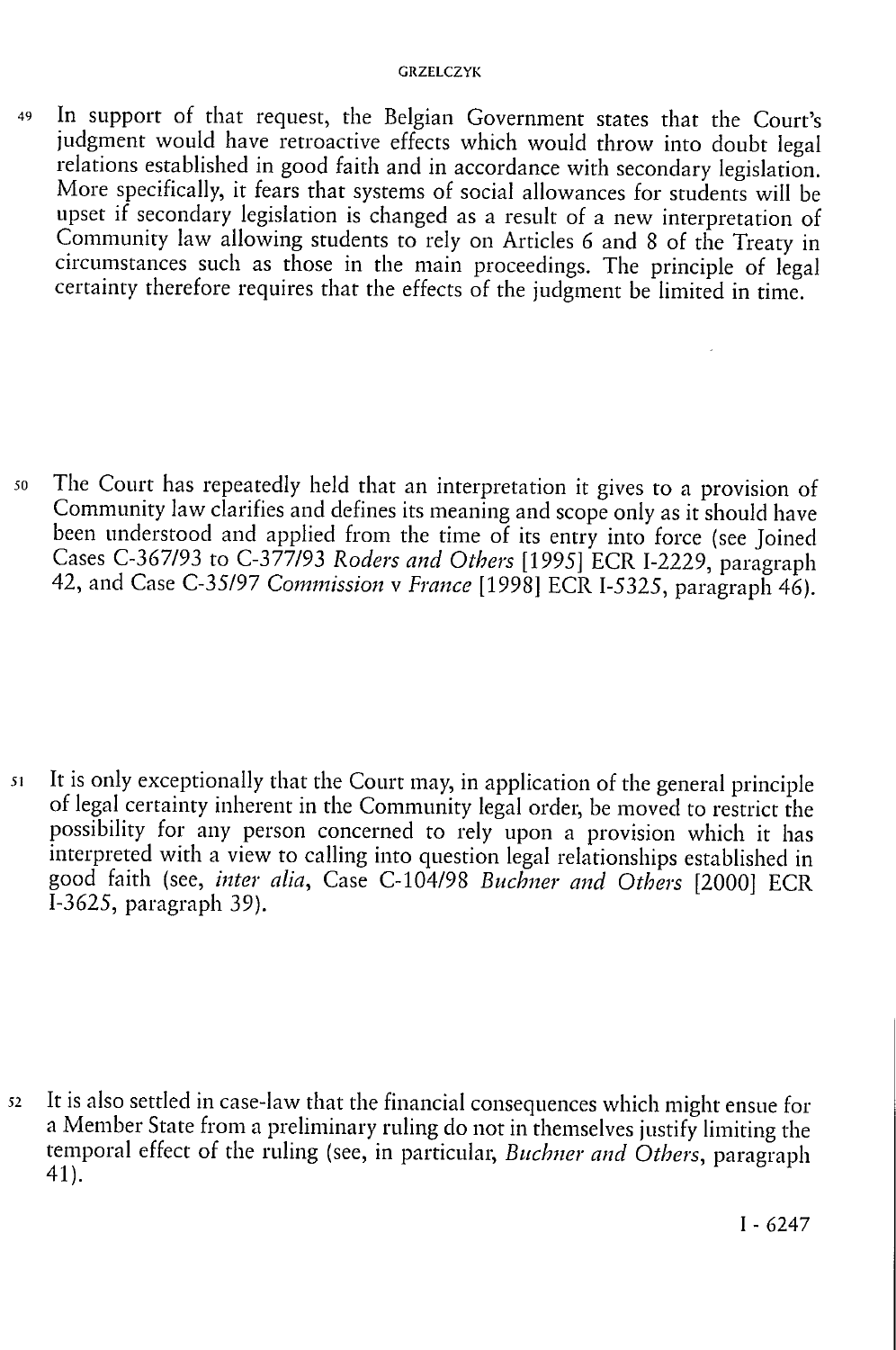- 53 The Court has taken that step only in quite specific circumstances, where there was a risk of serious economic repercussions owing in particular to the large number of legal relationships entered into in good faith on the basis of rules considered to be validly in force and where it appeared that both individuals and national authorities had been led into adopting practices which did not comply with Community law by reason of objective, significant uncertainty regarding the implications of Community provisions, to which the conduct of other Member States or the Commission may even have contributed (see, in particular, *Roders and Others,* cited above, paragraph 43).
- 54 In the present case, in support of its request for limitation of the temporal effects of the present judgment, the Belgian Government has produced no evidence to show that any objective and significant uncertainty regarding the implications of the Treaty provisions concerning citizenship of the Union which entered into force on 1 November 1993 had led its national authorities to adopt practices which did not comply with those provisions.
- 55 Consequently, there are no grounds for limiting the effects of the present judgment in time.

**Costs** 

56 The costs incurred by the Belgian, Danish, French, Portuguese and United Kingdom Governments and by the Council and Commission, which have submitted observations to the Court, are not recoverable. Since these proceedings are, for the parties to the main action, a step in the proceedings pending before the national court, the decision on costs is a matter for that court.